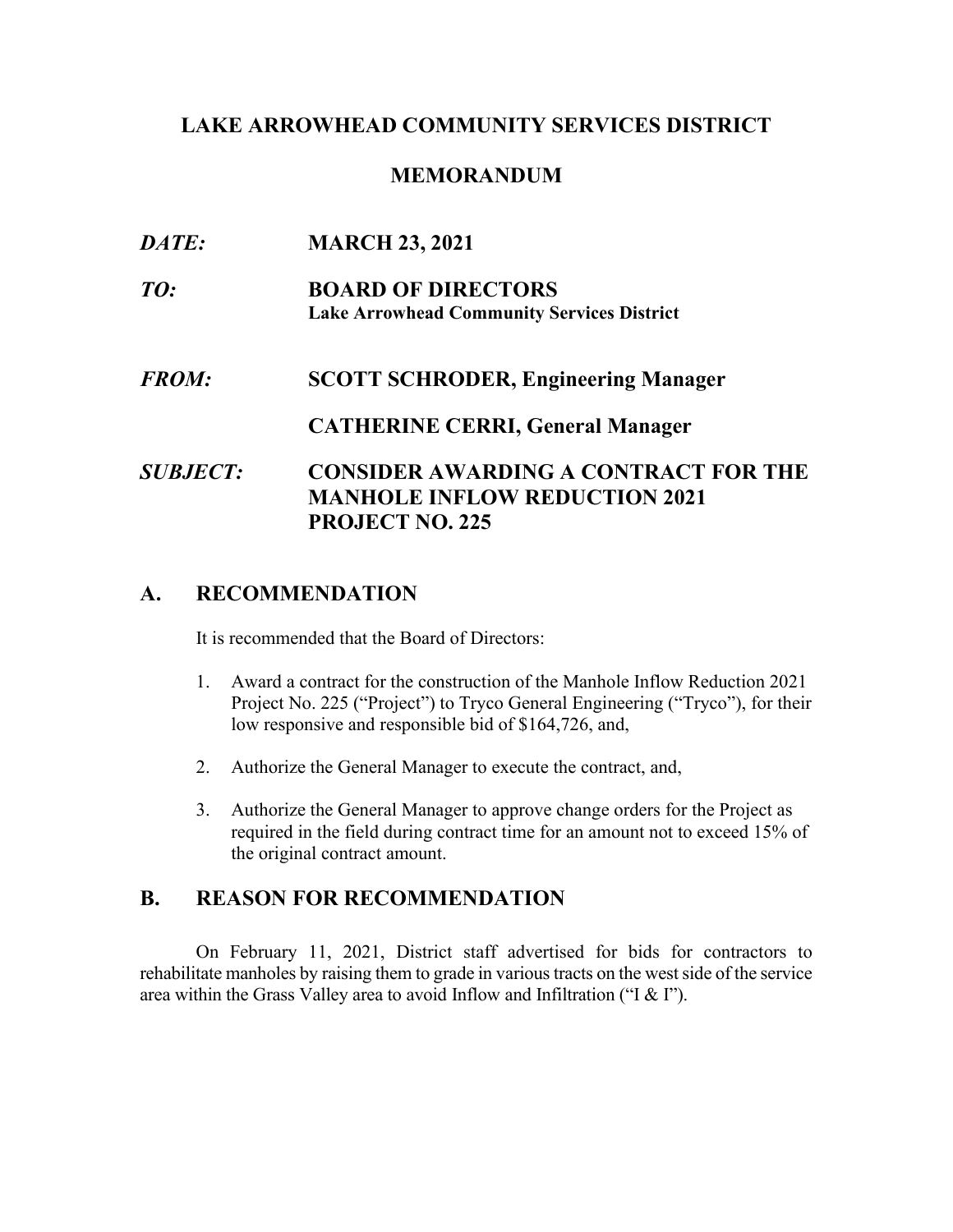| <b>Contractor</b>                   | <b>Total</b> |
|-------------------------------------|--------------|
| Tryco General Engineering           | \$164,726    |
| <b>Trinity Construction Company</b> | \$178,212    |
| Manhole Adjusting, Inc.             | \$179,000    |
| <b>TK</b> Construction              | \$218,675    |

On March 11, 2021, the District received the following bids:

*The Engineer's cost estimate is \$200,000.*

District staff reviewed Tryco's bid documents and verified its license and DIR registration. Tryco has performed this type of work in the past and the District has been pleased with the quality of the work.

# **C. BACKGROUND INFORMATION**

This project encompasses 187 manholes and 15 cleanouts located within streets. Several manholes have been paved over throughout the years and are causing problems for maintenance crews. The majority of the manholes are located within San Bernardino County right-of-way. In addition, several manholes are located within low points which have the potential for I&I if not sealed properly.

This project will raise 187 identified manholes and 15 cleanouts to grade with a concrete collar and District provided sealed lid to avoid I&I. The Project qualifies as an I&I reduction which complies with our Cease and Desist Order No. R6V-2013-0022.

#### **D. FISCAL IMPACT**

The cost associated with the approval of this item is \$164,726 plus 15% contingencies of \$24,709 for a total of \$189,434. The total project budget is \$260,000 and is included in the 2020-21 Budget. The total project cost is estimated at \$254,109 which includes \$189,434 for construction and \$70,566 for engineering, inspection, purchasing watertight manhole frames and covers, and other related costs. Funds will be provided by the Wastewater Capital Improvement Plan (Fund 210).

#### **E. ENVIRONMENTAL IMPACT**

This project is categorially exempt from the California Environmental Quality Act ("CEQA") under Title 14 of the California Code of Regulations, sections 15301 Existing Facilities (Class 1). The project is exempt from CEQA review under Class 1 because it consists of the minor alteration of existing public structures, facilities, mechanical equipment or topographical features, involving negligible or no expansion of the existing or former use.

# **F. ATTACHMENTS**

Project Locations

Manhole Inflow Reduction 2021 (225)